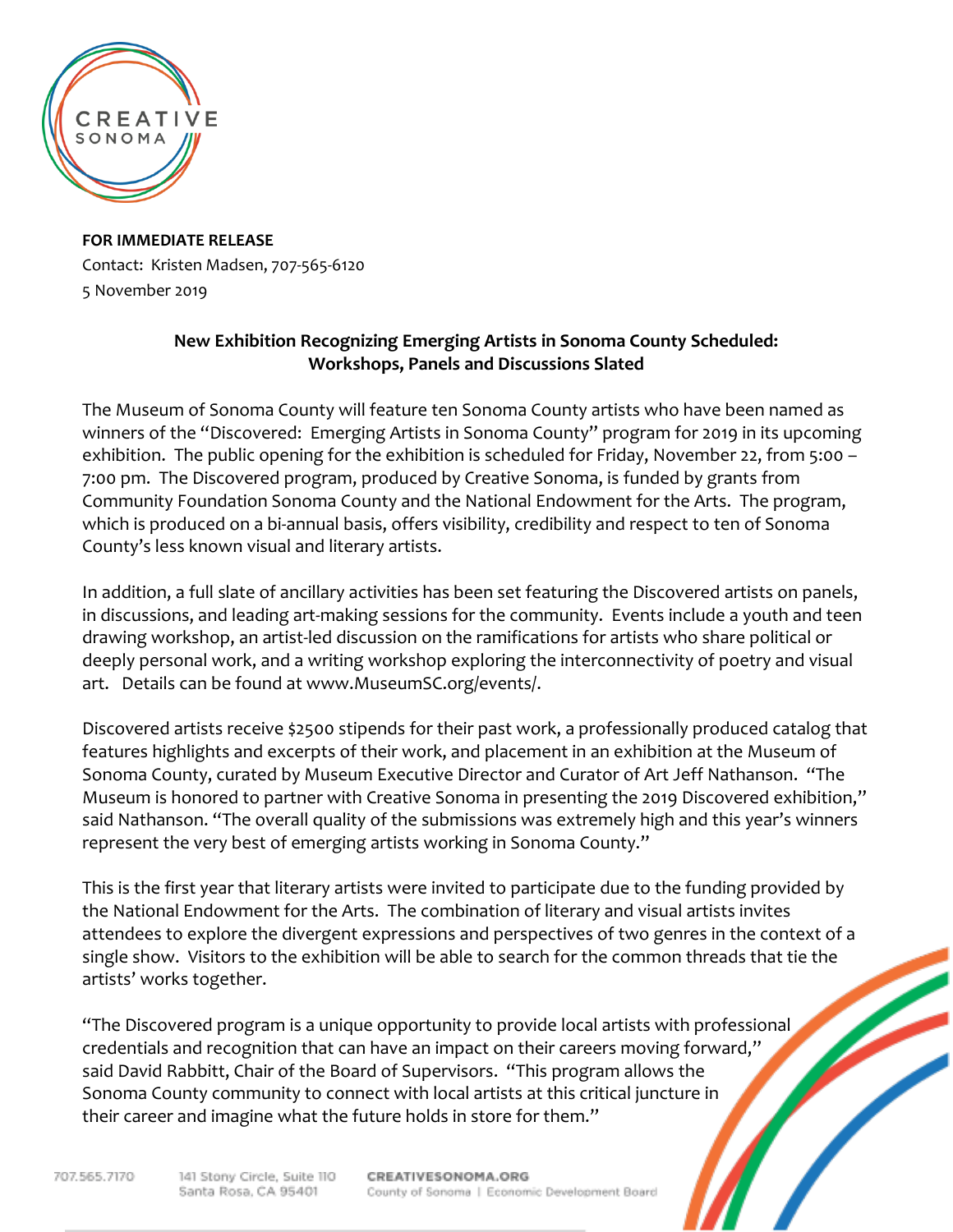Literary arts winners are: Leilani Clark (Santa Rosa), non-fiction; Ernesto Garay (Sebastopol), poetry; Chelsea Rose Kurnick (Windsor), poetry; Joy Lanzendorfer (Petaluma), fiction; and Nicole R. Zimmerman (Penngrove), non-fiction.

Visual arts winners are: Nicole Irene Anderson (Windsor), painting; Annette Goodfriend (Sonoma), sculpture; Ash Hay (Santa Rosa), sculpture; C.K. Itamura (Santa Rosa), interdisciplinary installation; and Nestor Torres Lupercio (Santa Rosa), photography.

Literary jurors were led by New York Times bestselling author Ellen Sussman and included Vicki DeArmon and Elizabeth Stark. Visual jurors were led by Nathanson, and included artists Jessica Martin and Alejandro Salazar.

The Museum of Sonoma County is located at 425 Seventh Street in Santa Rosa and is open Tuesday - Sunday from 11:00 am – 5:00 pm. The show will be open from November 19, 2019 through February 2, 2020. The public opening is scheduled for Friday, November 22<sup>nd</sup>, from 5:00 to 7:00 pm.

For more information about the exhibition, please contact Katie Azanza at [kazanza@museumsc.org.](mailto:kazanza@museumsc.org) For more information about the "Discovered" program, please contact [Kristen.madsen@sonoma-county.org.](mailto:Kristen.madsen@sonoma-county.org)

*Creative Sonoma, a division of the Sonoma County Economic Development Board is dedicated to supporting and advancing the creative community of Sonoma County.*

*The Museum of Sonoma County (MSC) engages and inspires our diverse community with art and history exhibitions, collections, and public programs that are inclusive, educational, and relevant.*

**# # #**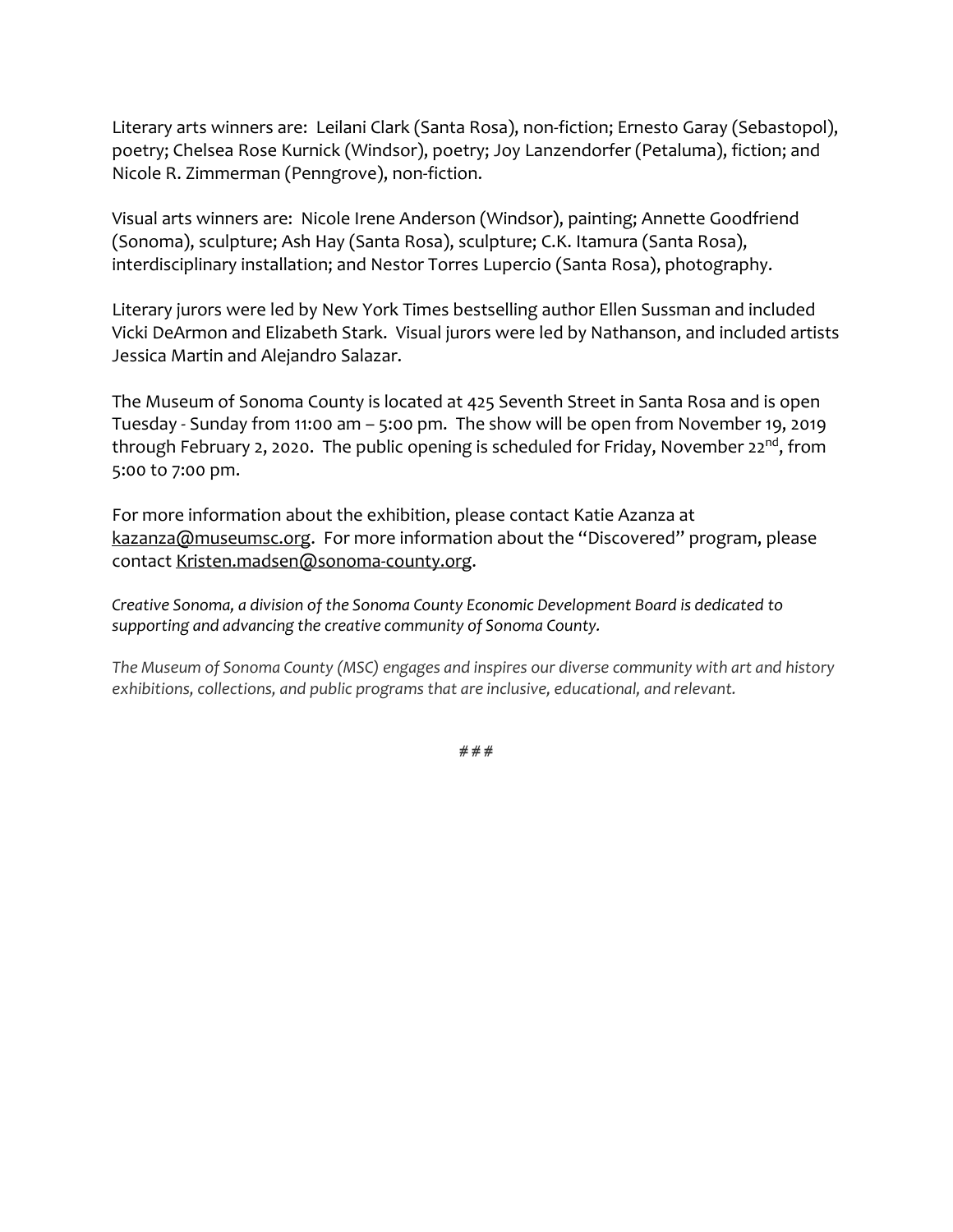## **PHOTOS:**

Annette Goodfriend Anemone



Ash Hay Heavy Heart



Nestor Torres Lupercio Algun Dia 2018 - photograph